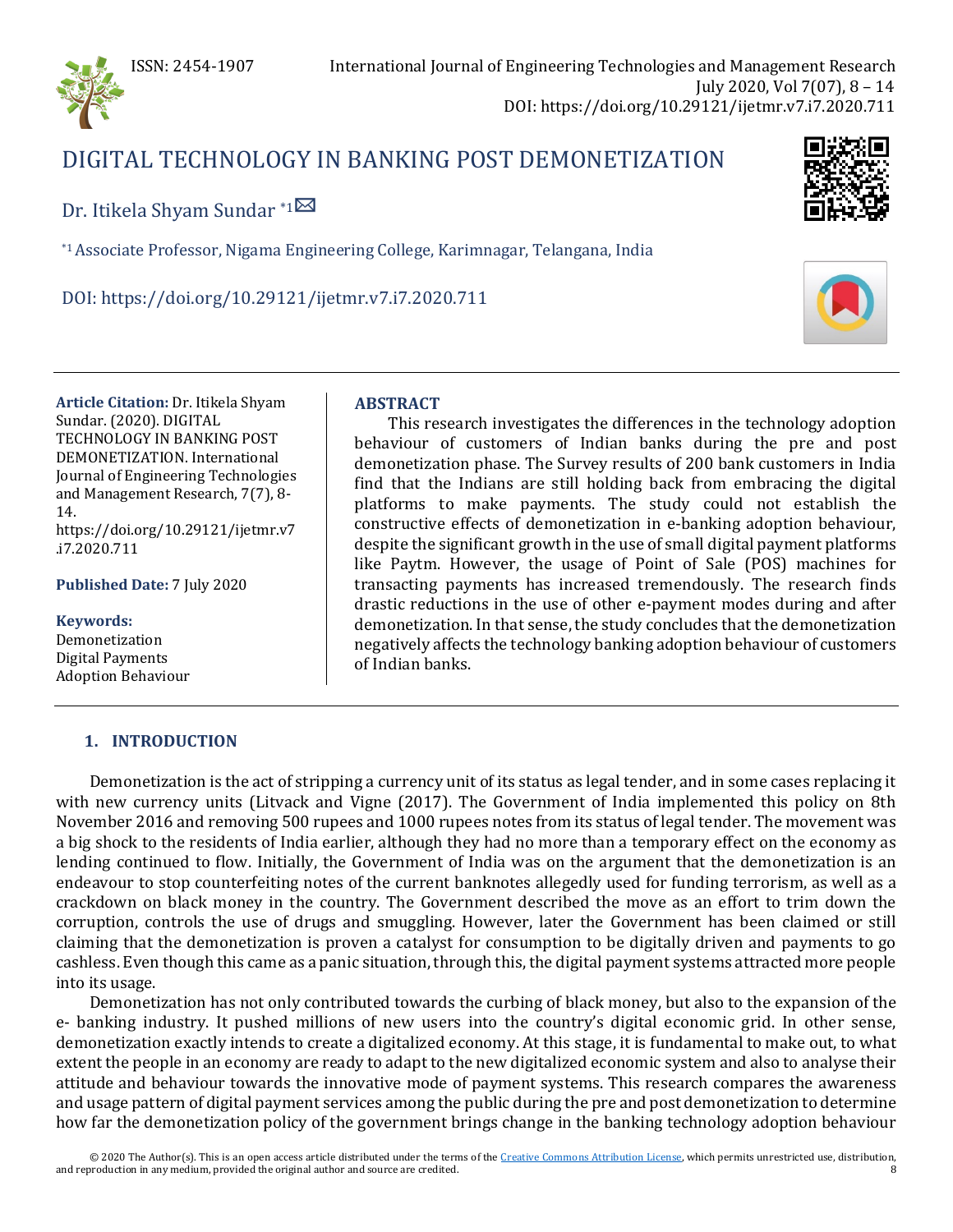of people in India. In short, this study analyses the impact of demonetization on the digital adoption behaviour of people in India.

Indian people are more reliant on cash than almost any other country on earth. The people involved in the electronic banking system are also less. Demonetization brought many people into the e-banking system. The research problem is that how the people in the e-banking system before demonetization differ from those people after demonetization in the e-banking system. The solution to the problem can be found by comparing the usage of e-banking services both before and after the demonetization phase.

We proceed to the remainder of the paper as follows. The next Section reviews the empirical literature on the problem that we investigate through this research. While Section 3 outlines data and methodology, Section 4 discusses the empirical results of the research before we finally conclude the research in Section 5.

#### **2. EMPIRICAL LITERATURE**

Electronic banking is an innovation powered by merging new information technologies into traditional banking services. Hyde (2015) asserts empirical literature on e-banking research that has happened in different market contexts. Cost efficiency and revenue optimizations are the forces that mainly promote digital banking services (Reibstein, 2002). Digital banking payment system reduces bankers' intervention and promote self-service by customers (Witman and Poust, 2008). The effects of e-banking can be revealed in the form of the growth in assets, reduction in operating costs (Dandapani et al., 2008). Jenkins (2007) shows that the banks which, are using ebanking often find it as a guarantee of competitive customer service delivery. Customers will be attracted to ebanking when the add on e-banking services like e transfer and e-bill options are available (Amato-McCoy 2005). Zafar et al. (2011) commented that if customers find themselves satisfied with online banking services, they will be inclined to adopt electronic banking. The improving perceptions of trust (safety, security, and credibility), usefulness and ease of use of e-banking systems would result in increased adoption of e-banking system (Mwyia et al. 2017). Abbasi et al. (2017) observe that access to the internet, ease of use and security and privacy are found to be critical factors influencing the adoption of internet banking. There is no significant variance in consumer perception based on the demographic factors such as gender, age, profession and annual income of the patients (Singh, 2017). However, education was found to significantly influence the adoption of digital payment.

The demonetization policy by the Government is a large shock to the economy and the impact of the shock in the medium term is a function of how much of the currency will be replaced at the end of the replacement process and the extent to which currency in circulation is extinguished (Rao et al. 2016). Kaur (2017) observed that the cashless transaction system is reaching its growth day by day, as both the market become globalized and the growth of banking sector is moving more and more people from cash to cashless system. The introduction of 3G and 4G network has enabled more and more people to go for internet banking for banking facilities (Dhir 2017). The demonetization exercise indirectly helped in modifying the public's financial well-being by promoting digital payments, creating an integrated form of financial inclusion in India (Srikrishnan, 2017).

The increasing use of digital payment modes in India is bringing in many changes in the Indian retail sector. The choice of payment mode by the consumer after demonetization has brought drastic changes in the economic landscape. Only very few research investigating the effects of demonetization in e-payment behavior in India context came out. Moreover, the studies exploring this issue in the Telangana context have yet to come out. Hence, there exists a scope for further research for identifying the impact of demonetization on digital payments in India.

#### **3. EMPIRICAL METHODOLOGY**

The research is descriptive and the primary data provides needed inputs for analysis. Based on the nature of the research, the study has made formal quantitative as well as qualitative data collection administering a survey through distributing interview schedules among the people belonging to the various age categories in various parts of India. The sample for this study covers 200 respondents. The personal judgment of the researcher forms the basis for sample selection.

The theoretical underpinnings and the related empirical literature enable the current research to develop a conceptual framework. The questions in the questionnaire compare the answers to the questions on awareness, usage, level of usage, the period of usage, and the reasons for the adoption of e-banking services during the pre and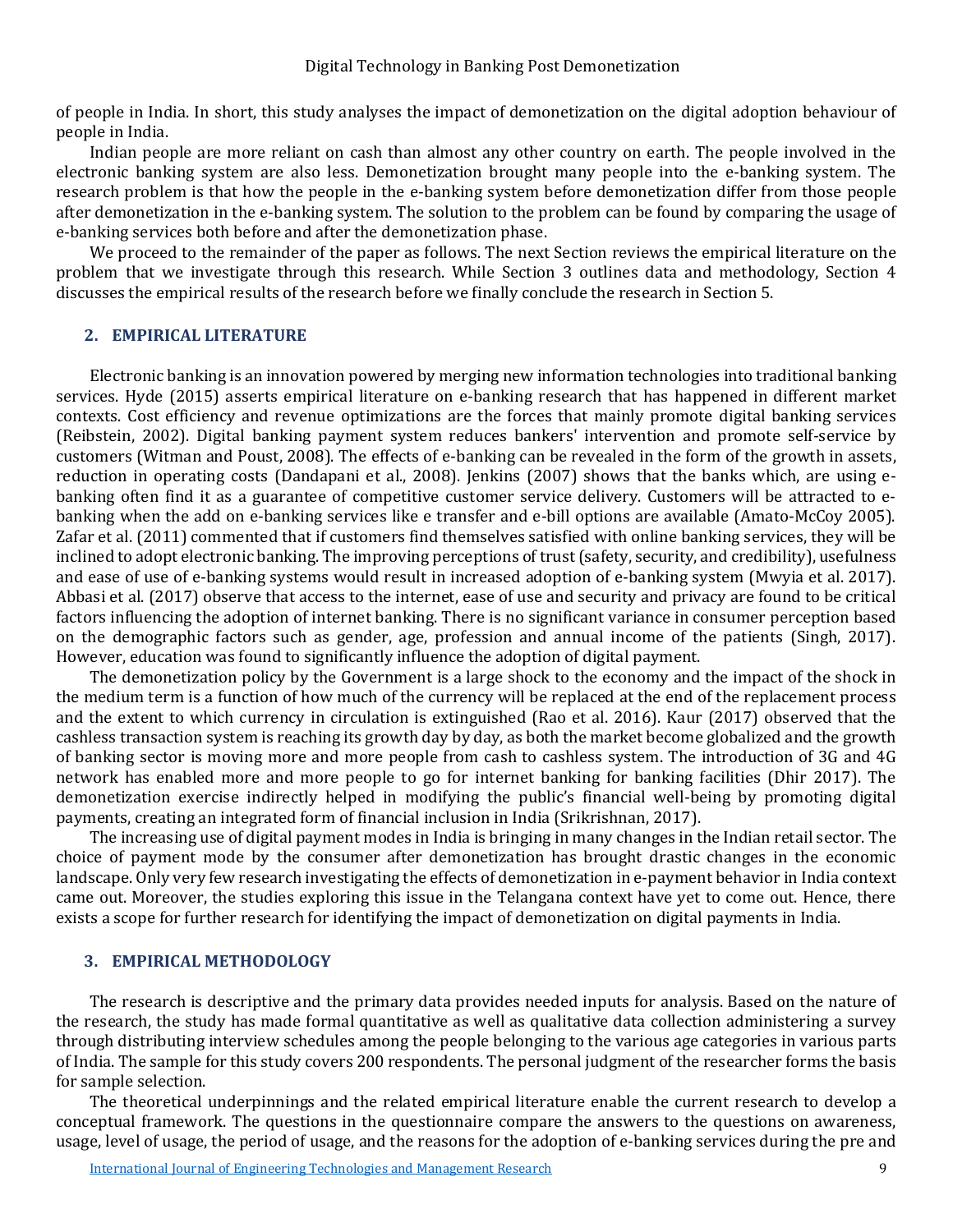#### Dr. Itikela Shyam Sundar

demonetization phase. The research measures the underlying variables explaining each of these behavioral components separately using appropriates scaling techniques.

The study uses data of both categorical and scale form. Five-point Likert type scaling is used to measure data. The study mainly uses simple tools, count and frequencies for the data analysis. For making statistical inferences about peoples' perception of the impact of demonetization on the general economy and its influence in the adoption of e-banking behaviour, one sample parametric form of t-test has been applied.

| Category               | No of respondents | $\%$ |
|------------------------|-------------------|------|
| Male                   | 102               | 51.0 |
| Female                 | 98                | 49.0 |
| <b>Upto Graduation</b> | 98                | 49.0 |
| PG                     | 46                | 23.0 |
| Others                 | 56                | 28.0 |
| <b>Below 25000</b>     | 52                | 26.0 |
| $25000 - 50000$        | 91                | 45.5 |
| $50000 - 75000$        | 38                | 19.0 |
| 75000 & Above          | 19                | 9.5  |
| Upto 25                | 46                | 23.0 |
| $25 - 50$              | 94                | 47.0 |
| Above 50               | 60                | 30.0 |
| Employed               | 138               | 69.0 |
| <b>Business</b>        | 28                | 14.0 |
| Profession             | 22                | 11.0 |
| Others                 | 12                | 6.0  |
|                        |                   |      |

**Table 1:** Descriptive of the Sample Respondents

Source: survey data

Some descriptive statistics relative to the sampled customers are reported in Table 1. The representation of male and female customers is almost equal. (Table1). The survey has been conducted among an educated group where most of the customers gained University education. Somewhat customers up to Graduation constitute a large chunk of the participants. Most of the students belong to the age group of 25 to 50 years, although representation from other age groups is also significant in number. Furthermore, the survey is conducted among persons with different occupational status. However, more than two-third portion of the sample consists of employees and businesspersons and professionals are almost equal in number. The income conditions of the customers are at least at a moderate level as only 26 percent of the customers lies in the monthly income range of less than Rs. 25,000. Thus, the survey is conducted mainly among a gender-independent middle-aged and educated employees class with a decent monthly income of about Rs. 50,000 per month.

# **4. RESULTS AND DISCUSSIONS**

This part discusses the results of the analytical methodology pursued along with its practical implications in assessing the e-banking behaviour of people in Telangana. At first, we compute Cronbach's alpha for testing the reliability of the scale used in the research. The computed Cronbach's alpha coefficient of 0.768 indicates the scale used to measure the perception of customers is highly reliable. Further discussions are spanned into two sections. The first section compares the customers' usage patterns of different e-banking services and the reasons raised by them for embracing digital payments or e-banking services are corroborated in the second section.

In this research on the digital banking technology adoption behavior of 200 respondents, both incremental and decremental changes had occurred in their usage of various e-banking services when they are compared in pre and post demonetization phases.

ATMs show a decremental change of 21 percent as there was a shortage of currencies that could be withdrawn. No change in Internet banking is found in this research and its usage is similar in both pre and post demonetization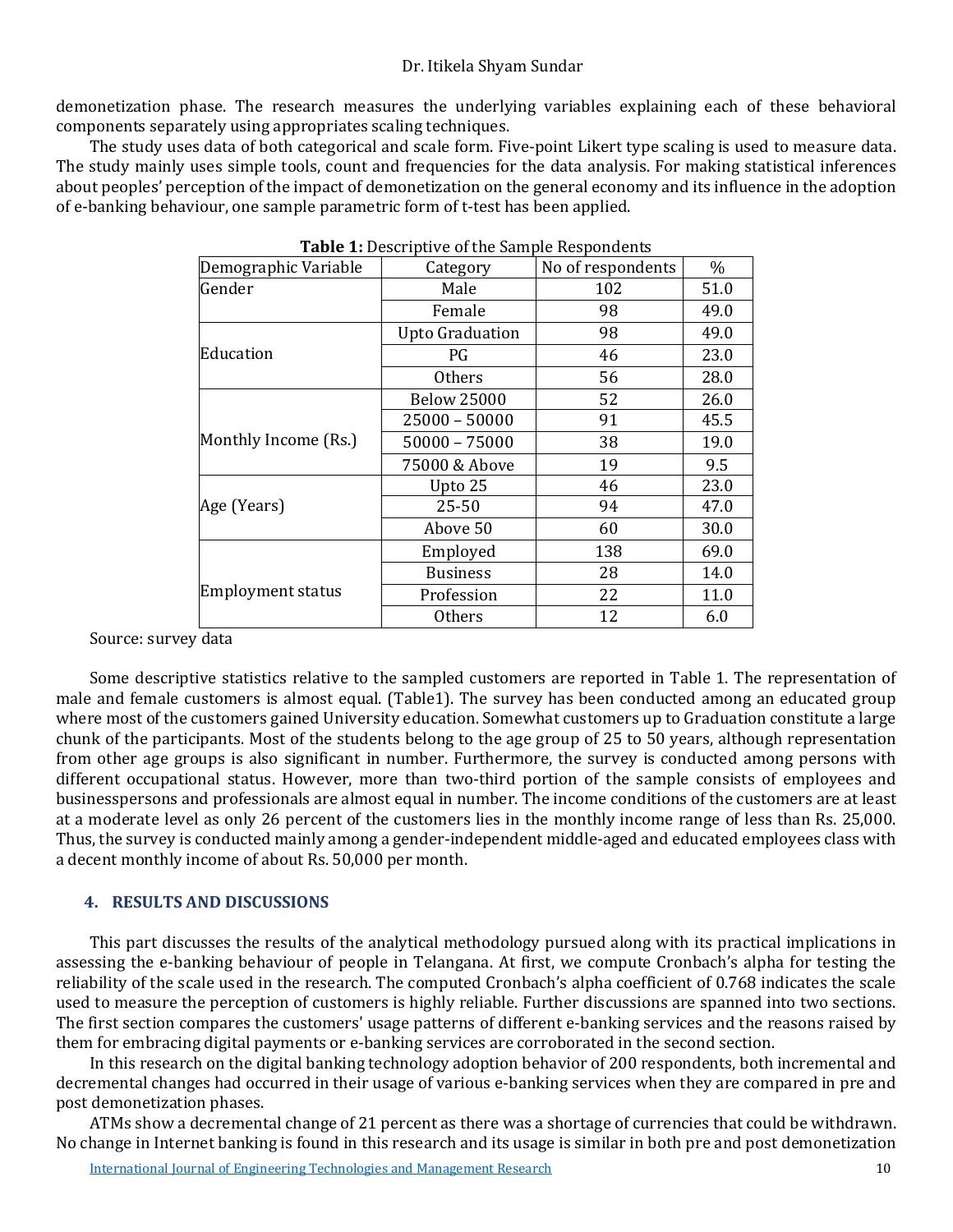phases. The usage of mobile banking is shown an increase of 5.45 percent, while both the debit and credit cards show a decrement of about 29 percent. The usage of a smart card is decreased by 40 percent. Similarly, the transfer of funds electronically is decreased marginally. The usage of point of sale machines is increased by more than 20 percent. Rupay card is registered a decremental change of 16.67 percent. The

Immediate Payment Service has also decreased by 33.33 percent. Paytm is the one that has shown an amazing increase in usage. It has found more than 70 percent usage than before (Table 2).

| E-banking sevices       | Pre-demonetization<br>Post-Demonetization |              |             | Incremental/Decremental |              |
|-------------------------|-------------------------------------------|--------------|-------------|-------------------------|--------------|
|                         | Used $(\%)$                               | Not Used (%) | Used $(\%)$ | Not Used (%)            | Usage $(\%)$ |
|                         |                                           |              |             |                         |              |
| <b>ATMs</b>             | 99                                        | 1            | 78          | 22                      | $-21$        |
| <b>Internet Banking</b> | 64                                        | 36           | 64          | 36                      |              |
| <b>Mobile Banking</b>   | 55                                        | 45           | 58          | 42                      | 5.45         |
| Debit Card              | 51                                        | 49           | 36          | 64                      | $-29.41$     |
| Credit Card             | 28                                        | 72           | 20          | 80                      | $-28.57$     |
| <b>Smart Card</b>       | 5                                         | 95           | 3           | 97                      | $-40$        |
| <b>EFT</b>              | 41                                        | 59           | 40          | 60                      | $-2.43$      |
| Point of sale           | 34                                        | 66           | 41          | 50                      | 20.58        |
| Rupay Card              | 6                                         | 94           | 5           | 95                      | $-16.67$     |
| <b>IMPS</b>             | 10                                        | 90           | 7           | 93                      | $-33.33$     |
| Paytm                   | 21                                        | 79           | 36          | 64                      | 71.42        |
|                         |                                           |              |             |                         |              |

**Table 2:** Distribution of samples based on the usage of various e-banking services before and after demonetization

Source: Survey data

The main goals of demonetization, according to Government sources, is making our economy cashless and curbing black money. How far they said demonetization policy is effective in meeting these goals, a question is asked to respondents and their perceptions are quantified on a five-point scale. Then the mean score is computed and we test the statistical significance of the same under the parametric test procedure and the results of which are reported in Table 3. On interpreting the results, it comes to know that the people perceived the impact of demonetization as ineffective in meeting its prime goal as the mean score is less than the median score of 3. Again, according to the ttest, it is statistically validated as the mean scores of 2.29 and 2.31 are significantly lower than 3. Hence, we can say that the demonetization policy is neither effective in curbing black money nor successful in making our economy cashless.

**Table 3:** Effectiveness of Demonetization in Bringing its Goals into Reality: Inferential Analysis

| Variable                                                                                                  | Mean t statistic   P value |          |
|-----------------------------------------------------------------------------------------------------------|----------------------------|----------|
| Effectiveness of making our economy cashless                                                              | $ 2.29  -7.342$            | $0.000*$ |
| Effectiveness of demonetization policy of the Government in curbing black money $\vert 2.31 \vert$ -7.261 |                            | $0.000*$ |
| Sources: Computed from Survey Data *Significant at 1% level                                               |                            |          |

| Table 4: Major Uses of E-banking Services after Demonetization: Mean Score Analysis |  |  |  |
|-------------------------------------------------------------------------------------|--|--|--|
|                                                                                     |  |  |  |

| Variable                        | Mean | Rank |
|---------------------------------|------|------|
| Cash Withdrawal                 | 1.28 |      |
| Depositing Cash                 | 1.94 | 2    |
| <b>Checking Account Balance</b> | 2.35 | 4    |
| Paying Utility Bills            | 2.36 | 5    |
| Transfer of Funds               | 2.17 | ς    |
| Purchase at POS                 | 2.61 | 6    |

Sources: Computed from Survey Data

[International Journal of Engineering Technologies and Management Research](https://www.granthaalayahpublication.org/ijetmr-ojms/index.php/ijetmr) 11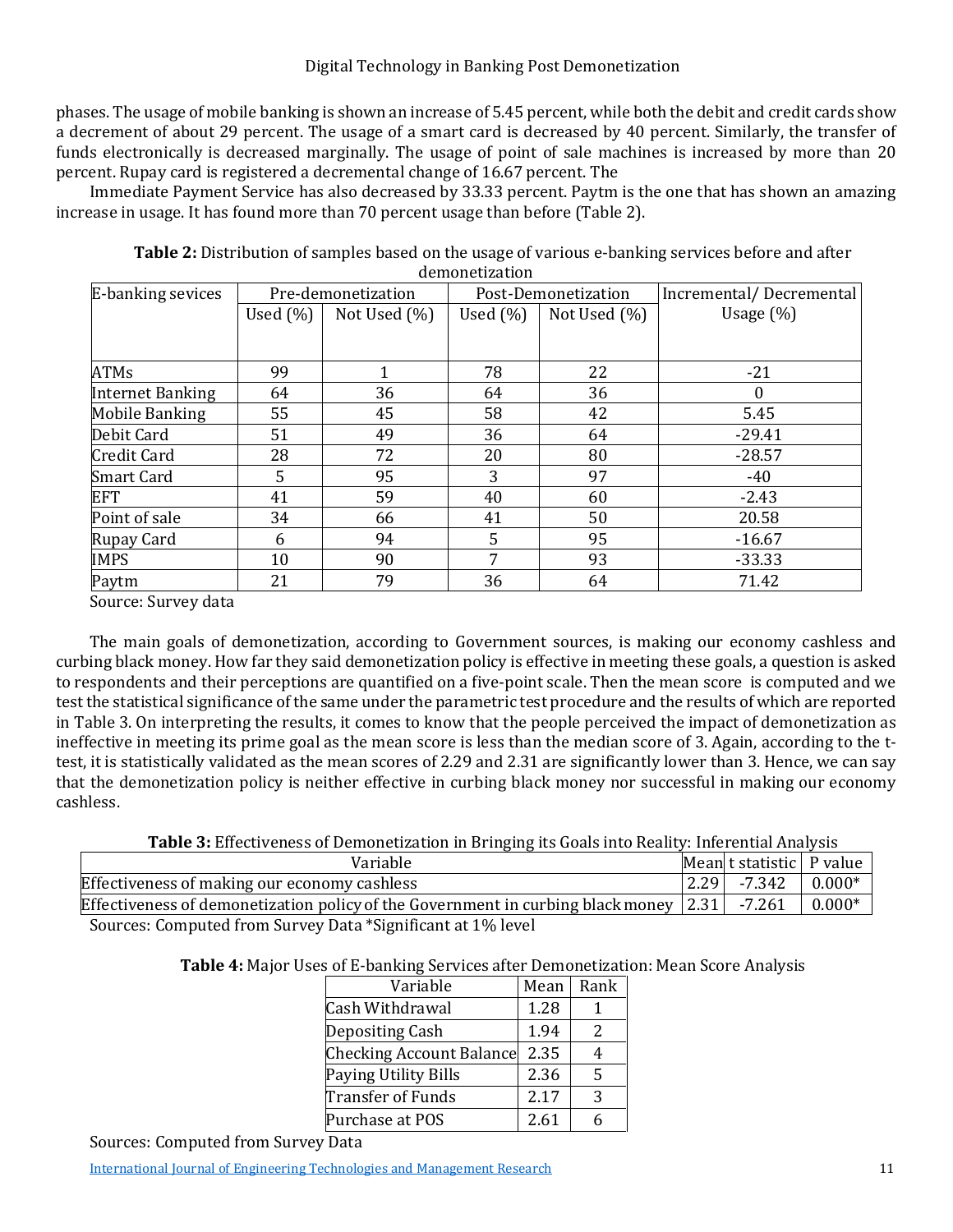## Dr. Itikela Shyam Sundar

On analysing the Table 4, it is revealed that during the times of demonetization people predominantly depend on e-banking platform for making a purchase at POS followed by paying utility bills and checking account balances. It is also right to say that demonetization brought cash withdrawal most difficult because of either shortage of cash or non-availability of currencies in needed denominations.

|  | Table 5: Reasons for the Adoption of E-banking services during Demonetization Phase: Inferential Analysis |  |  |
|--|-----------------------------------------------------------------------------------------------------------|--|--|
|  |                                                                                                           |  |  |

| Variable                                           |      | Mean   t statistic   P value |          |
|----------------------------------------------------|------|------------------------------|----------|
| Adoption of e-banking services due to the          | 3.58 | 5.175                        | $0.000*$ |
| shortage of liquid cash.                           |      |                              |          |
| Adoption due to more awareness of the benefits     | 4.05 | 13.189                       | $0.000*$ |
| of e-banking services in the demonetization phase. |      |                              |          |
| Adoption for supporting Government's policy to     | 3.97 | 9.514                        | $0.000*$ |
| curb black money                                   |      |                              |          |
| Adoption as using e-banking services will be a     | 3.90 | 10.205                       | $0.000*$ |
| self-contribution to have a cashless economy       |      |                              |          |

Sources: Computed from Survey Data \*Significant at 1% level

Even though the peoples' perception of the effectiveness of demonetization is negative, they have partially inclined to the adoption of e-banking products in their lives. Here also, Likert type scaling measures their opinion as to the reasons why they adopt e-banking services in their daily lives. Mean score analysis revealed that better awareness of e-banking services during the times of demonetization and their intention to support the government policy to control black money are the major factors influencing the adoption of e-banking behavior (Table 5). Selfcontribution to the cashless economy and shortage of liquid cash are other factors causing the change in their banking behavior, especially when they are making their purchases or they are yielding to use Paytm. Student's ttest procedure provides overwhelming statistical evidence for the significance of these factors in sharpening the behavior of people to adopt e-banking services during the post demonetization phase in Telangana.

#### **5. CONCLUSION**

This research has investigated the e-banking behavior of people in Telangana during the pre and post demonetization phase. The Survey 200 bank customers in India indicated that the people have not inclined much to adopt e-banking system in their daily transactions. The study reveals that there is no much growth that occurred in the e-banking sector in Telangana through the demonetization policy of the Government. Moreover, the people in Telangana strongly believe that the demonetization policy of the Government is not much effective in curbing black money. Similarly, the study finds that demonetization has failed to make our economy a cashless one. Most of the people have been using e-banking services for cash withdrawal. However, demonetization brought cash withdrawal most difficult because of a shortage of cash and non-availability of currencies in needed denominations. The usage of debit cards, credit cards, smart cards, rupay cards, electronic fund transfer, and immediate payment service have declined considerably after the implementation of the demonetization policy. People have increased the usage of mobile banking services by 3 percent after demonetization. Paytm is the e-banking service that has received a magnificent increase of more than 70 percent in usage after demonetization. The usage of Point of Sale machines for making payments has increased tremendously. Even though the peoples' perception of the effectiveness of demonetization is negative they have partially inclined to the adoption of e-banking products in their lives. Better awareness of e-banking services during the times of demonetization and their intention to support the government policy to control black money are the major factors influencing the adoption of e-banking behavior.

Public awareness and literacy programs on the usefulness of e-banking products in transactions should be conducted at periodical intervals to increase the use of the e-banking system. More incentives should be offered to the customers for encouraging them to adopt cashless payment modes. There is a move from the part of the banks in India to hike minimum balances in bank accounts and the charges that the customers have to pay for using ATM and for making Electronic Fund Transfer. Such action pulls down the people from the adoption of e- banking behavior and hinders the Government's target to have a cashless economy.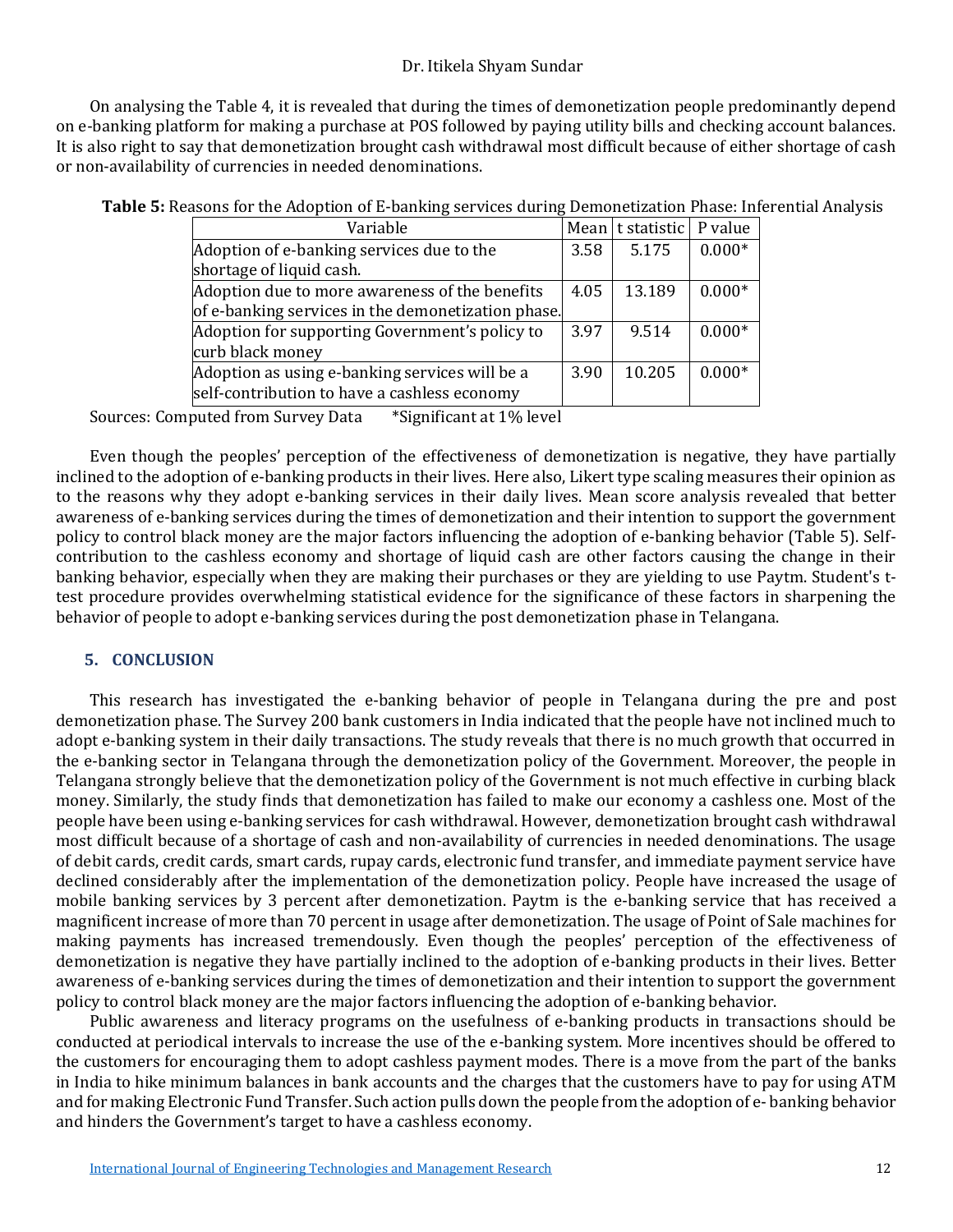## Digital Technology in Banking Post Demonetization

The demonetization policy of the Government had made a cash crunch in India. This cash crunch has said to be a boon for the e-banking sector. However, the findings of this research conducted reveal that no much growth in the e-banking sector has occurred, and a digital economy has not formed specifically in Telangana. Even though demonetization had not brought a growth in the e-banking sector, it had made an effect on this sector in the means that both incremental and decremental Even though the peoples' perception of the effectiveness of demonetization is negative they have partially inclined to the adoption of e-banking products in their lives. Here also, Likert type scaling measures their opinion as to the reasons why they adopt e-banking services in their daily lives. Mean score analysis revealed that better awareness of e-banking services during the times of demonetization and their intention to support the government policy to control black money are the major factors influencing the adoption of e-banking behavior (Table 5). Self-contribution to the cashless economy and shortage of liquid cash are other factors causing the change in their banking behavior, especially when they are making their purchases or they are yielding to use Paytm. Student's t-test procedure provides overwhelming statistical evidence for the significance of these factors in sharpening the behavior of people to adopt e-banking services during the post demonetization phase in Telangana.

## **SOURCES OF FUNDING**

None.

# **CONFLICT OF INTEREST**

None.

## **ACKNOWLEDGMENT**

None.

# **REFERENCES**

- [1] S. Abbasi, S. Kamran and C.S. Akhtar. Factors Affecting Customers' Adoption of Internet Banking in Pakistan. Pakistan Administrative Review, Vol. 1, No. 2, pp.115-129, 1998.
- [2] D.M. Amato-McCoy, D.M. Creating virtual value', Bank Systems and Technology, Vol.42, No.5, pp. 22–27, 2005.
- [3] K.Dandapani, K., G.V. Karels, and E.R. Lawrence. Internet banking services and credit union performance. Managerial Finance, Vol. 34, No. 6, pp.437–447, 2008.
- [4] S. Dhir. Banking on Innovation: Technological Innovations at ICICI Bank. AGBA Conference, 2014.<br>[5] A.M. Hyde, E-Banking: Review of literature. Prestige e-Journal of Management and Research.
- [5] A.M. Hyde, E-Banking: Review of literature. Prestige e-Journal of Management and Research, Vol.2, No.2, pp.19-28, 2015.
- [6] H.Jenkins, Adopting internet banking services in a small island state: assurance of bank service quality. Managing Service Quality, Vol.17, No.5, pp.523–534, 2007.
- [7] G.Kaur. Threats to the Rights of Consumers in E-Banking in India: An Overview. Available at SSRN: https://ssrn.com/abstract=2983199 or http://dx.doi.org/10.2139/ssrn.2983199
- [8] B. Mwiya, F. Chikumbi, C. Shikaputo, C. Kabala., B. Kaulung'ombe, and B. Siachinji, Examining Factors Influencing E-Banking Adoption: Evidence from Bank Customers in Zambia. American Journal of Industrial and Business Management, Vo.7, pp.741-759, 2017. http://www.scirp.org/journal/ajibm
- [9] G.R. Rao, and K. Prathima, Internet Banking in India. Mondaq Business Briefing, April 11, 2003.
- [10] J. Reibstein, What attracts customers to online stores, and what keeps them coming back?. Academy of Marketing Science Journal, Vol.30, No.4, pp.465-474, 2002.
- [11] I.P. Singh and P. Bassi. A Review on customer satisfaction with Internet Banking in Public and Private Bank. International Journal of Engineering Sciences & Research Technology, Vol.6, No.1,pp. 448-452, 2017.
- [12] S.Srikrishnan, S. Demonetization, the Movement to an Electronic Payments System and the inch towards Full Financial Inclusion in the Indian Economy. Senior Projects Spring 2017. 276. http://digitalcommons.bard.edu/senproj\_s2017/276